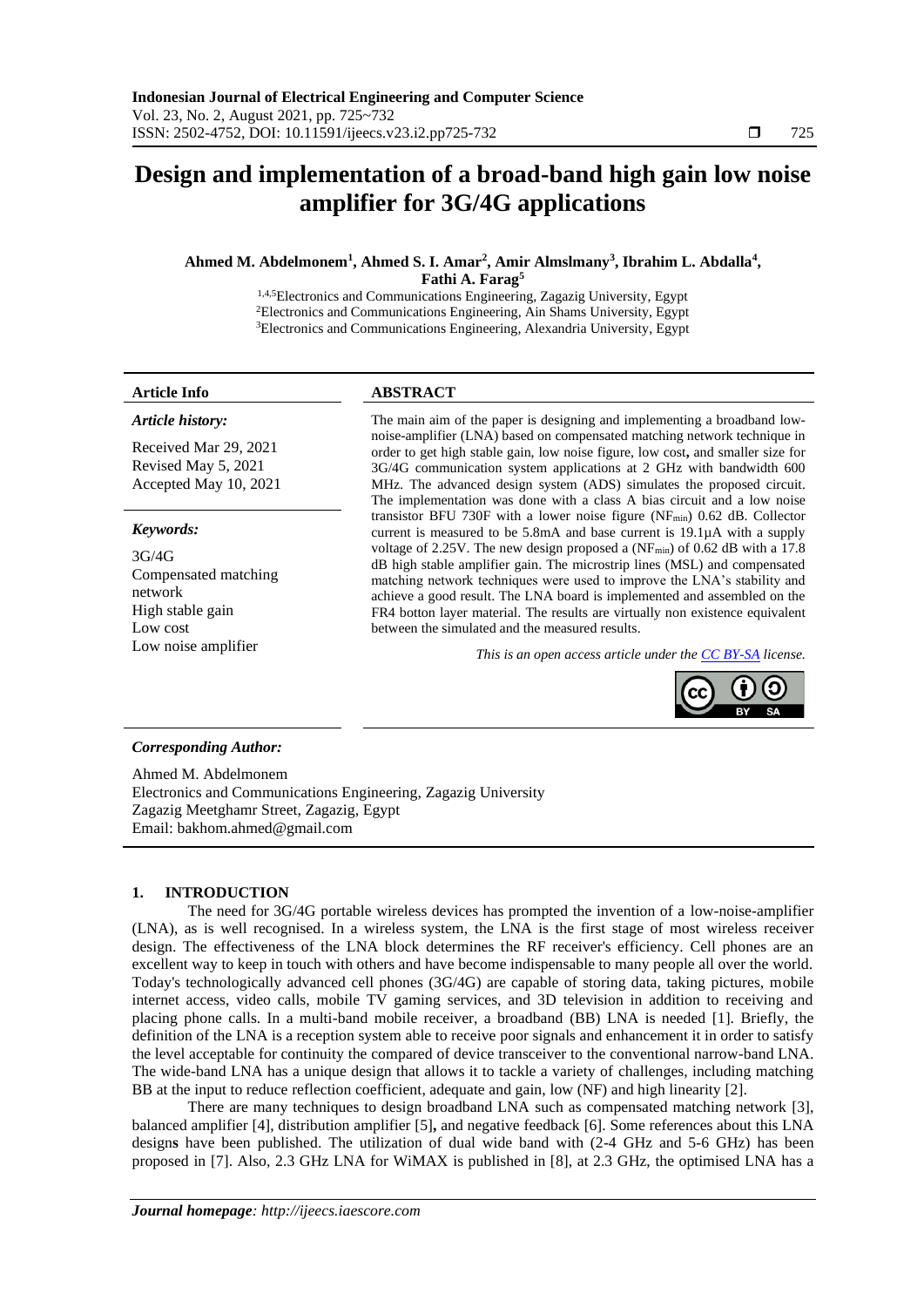NF of 1.102dB and gain of 15.11 dB [9]. At the interested band, the NF differs from 3-3.7 dB. This situation does not supportive the LNA designs for 3G/4G applications. For this band, the designed LNA with a NF of 0.588 dB, unconditional stable along and the gain of 12.85 dB has been published in [10].

In this paper, a broadband LNA based on compensated matching network technique has been designed and implemented at 2 GHz in order to get high stable gain, low noise figure, and smaller size for a 3G/4G communication system. The manuscript is arranged as: The second section illustrates the LNA circuit design methods. The analysis, design steps and simulations by using ADS [11], which have been discussed in the third section. The implementation and simulation results have been introduced in the fourth section. Finally, the conclusions have been explained.

#### **2. BROAD BAND LNA CIRCUITS APPROACHES**

The key and challenge to realize broadband LNA design is to achieve high gain and ensure stability in the whole band. Figure 1 shows a simplified circuit diagram for the broadband LNA. The structures of the broad-band LNA are [12].

- − Compensated matching network
- − Balanced amplifier
- Distribution amplifier
- Negative feedback amplifier

The compensated matching network design is essential to obtain gain flatness results and low noise figure by using stepped impedance matching and **a** single short stub. The stepped impedance matching circuit (quarter-wave transmission line) helps the design to reduce the load and source reflection coefficient (Γ) by making multiple steps  $\frac{\Lambda}{4}$  length of the transmission line (TL). So, the input impedance at the load or the source efficiency can be obtained as  $\text{Zin} = Z_0^2/Z_L$ ;  $\text{Zin} = Z_0^2/Z_S$  where  $Z_0$  is the TL characteristic impedance. Also, a single short stub can be considered for matching circuit at source and load to improve the reflection coefficient.

A balanced amplifier is a cost-effective way to incorporate a broadband amplifier with flat gain and accurate input and output matching. The most common configuration is to use two (3-dB) hybrid couplers on a balanced amplifier. A distribution amplifier is a circuit that incorporates TL at the design in order to obtain a higher gain product than typical circuits can achieve.



Figure 1. A simplified circuit diagram for the broadband LNA

In broadband amplifiers, negative feedback can be used to achieve a flat gain response at all the band and get lower NF. Additionally, it monitors the amplifier's output due to the differences in S-parameters between transistors. Negative feedback is classified into two types: shunt and sequence. When accordingly used, it can be:

- − Preserve flatness- gain
- − Reduce component temperature effects
- Enhance DC and RF stability
- Reduce distortion [13].

In general, shunt feedback can simply maintain stability at lower RF frequencies but weaken it at the higher frequencies [14].Series feedback is not favored for RF applications because it can decrease stability with respect to shunt feedback.Even though the compensated matching network amplifier enhances the other indicators by sacrificing the noise figure marginally, however by comparison, this structure is the excellent method with the best effect. So, compensated matching network amplifier is adopted and used in this work.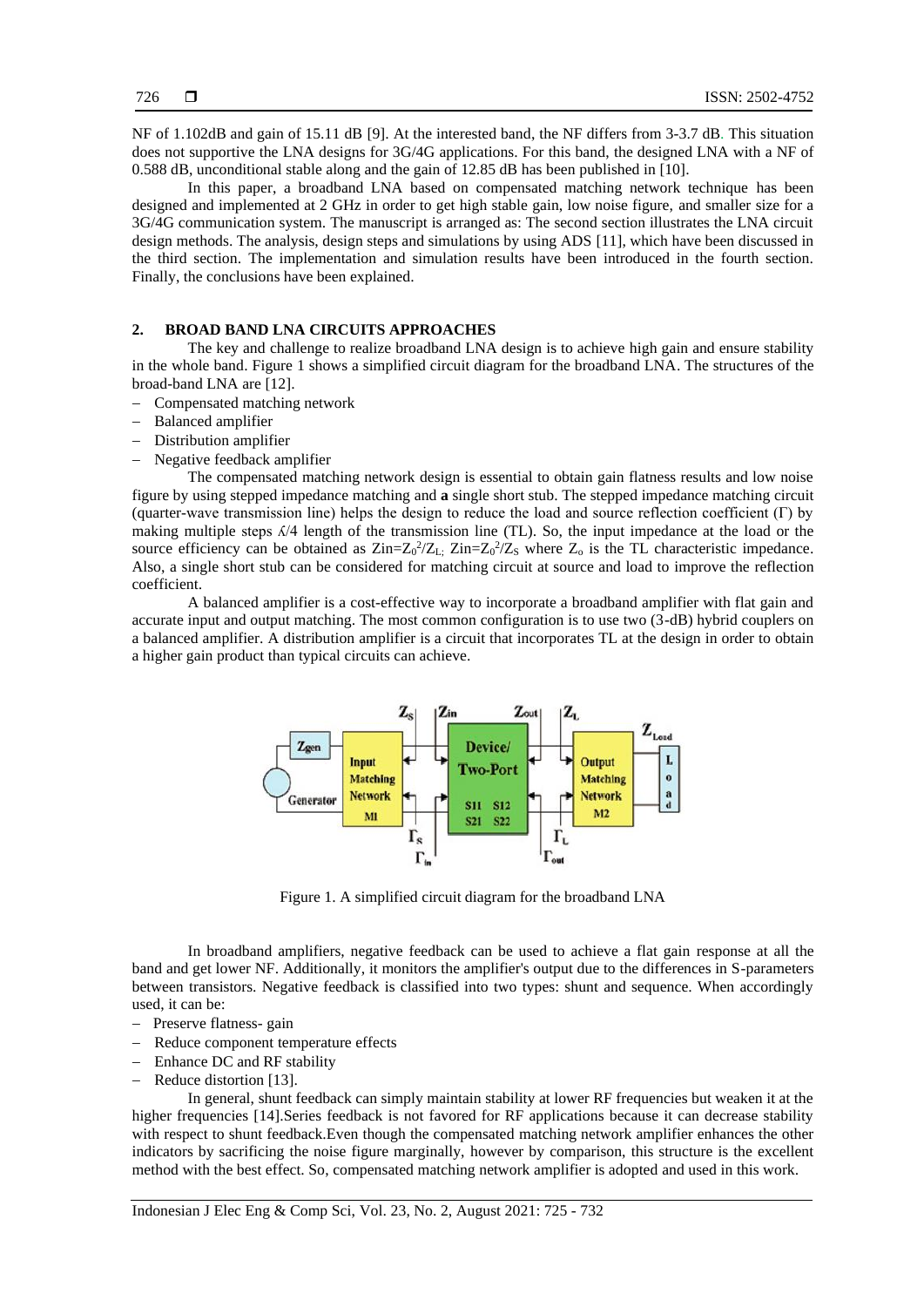#### **3. CIRCUIT ANALYSIS AND DESIGN STEPS**

In this section, the design analysis of LNA for 3G/4G applications is presented. Table 1 shows the proposed low noise amplifier specifications. The proposed broadband class-A LNA circuit [6] with the compensated matching network with an NPN SIGE RF transistor BFU-730F device is shown in Figure 2. In this case, stable broadband gain and good impedance match simultaneously in the RF range, the compensated matching network amplifier was used. The computer**-**based method [15] has been used for amplifier designing.





Figure 2. Proposed circuit schematic of broadband LNA

#### **3.1. Bias configuration**

Most microwave bipolar junction transistors (BJTs) are made via silicon in the NPN mode. Below 4 GHz, silicon BJT provides a reliable and low-cost solution to many electronics designs. The transistor dimensions are tiny to allow operations at microwave frequencies. The NPN SIGE RF transistor BFU-730F was used. This transistor has a small noise figure over the whole band along with enough gain at high frequency. From the datasheet, the BFU-730F amplifier provides less than 0.7 dB noise figure with a typical gain of 17.8 dB at  $V_{CE}$ =2.025 V and  $Ic$ =5.8 mA operating point. A high DC current is necessary for high gain. Of course, the higher current generates higher noise. In order to obtain the greatest possible highfrequency gain, the noise figure is sacrificed to a certain extent.

#### **3.2. Stability analysis**

The stability of the amplifier is a very important consideration since, it is a measure of the resistivity of the system against the oscillation. For unconditional stability, the scattering parameters of the device determine the stability as shown in (1) to (4):

$$
|\Gamma_{\rm S}| < 1 \tag{1}
$$

$$
|\Gamma_L| < 1\tag{2}
$$

$$
|\Gamma_{\text{IN}}| = |S_{11} + \frac{s_{12} \times s_{21} \times r_L}{1 - s_{22} \times r_L}| < 1\tag{3}
$$

$$
|\Gamma_{\text{OUT}}| = |\mathbf{S}_{22} + \frac{s_{12} \times s_{21} \times r_{S}}{1 - s_{11} \times r_{S}}| < 1\tag{4}
$$

where Γ<sub>S</sub> and Γ<sub>L</sub> are the source and load reflection coefficients, respectively. Moreover, the stability of the amplifier circuit was recognized by the stability factor (*k*) as mentioned in (5). The state of unconditional stability can be realized from:

$$
K = \frac{1 - |S11|^2 - |S22|^2 + |A|^2}{2|S12 \times S21|} > 1
$$
\n<sup>(5)</sup>

*Design and implementation of a broad-band high gain low noise amplifier for … (Ahmed M. Abdelmonem)*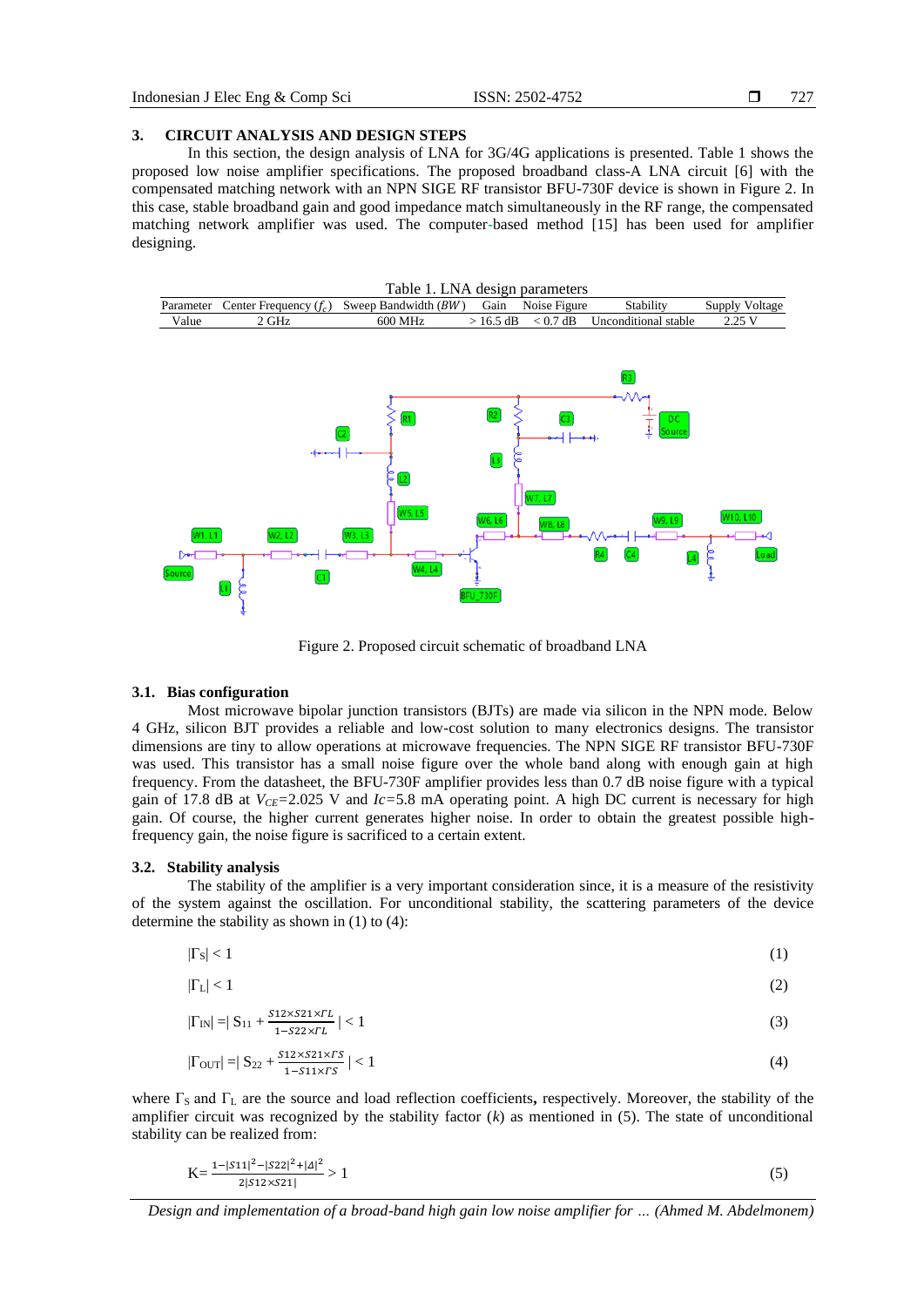$$
\Delta = S_{11} \times S_{22} - S_{12} \times S_{21} < 1 \tag{6}
$$

so,  $|S_{11}|$  and  $|S_{22}|$  must be less than 1 to achieve unconditional stability. In order to reach the entire frequency range**,** we have to use stabilizing branches since potential instabilities exist in the whole frequency band.

Table 2 shows the scattering parameters and stability factor (K) to the Low noise transistor BFU 730F. The simulation has been done at the same biasing in our design ( $V_{CE} = 2.025V$ ,  $I_{BB} = 19.1 \mu A$ ) as shown in Figure 3 Where it shows the circuit to obtain the scattering parameter of the RF BJT amplifier without any matching technique.



Figure 3. The circuit for S-parameters calculations of RF amplifier

| Table 2. Scattering parameters and stability factor. |                 |  |  |                                                            |  |  |
|------------------------------------------------------|-----------------|--|--|------------------------------------------------------------|--|--|
| Center Freq.                                         |                 |  |  |                                                            |  |  |
| 2(GHZ)                                               | $-4.2 - 106.16$ |  |  | $-27.4 \le 41.6$ $14.5 \le 106.7$ $0.59 \le 51.09$ $0.425$ |  |  |

At the outset, the circuit will achieve lower stability. A bias circuit is accommodated to make the stability factor as high as possible**.** The stability factor of BFU-730F in the static bias is determined as shown in Table 2. Therefore**,** the high stability factor and low noise characteristic amplifier the circuit is shown in Figure 2 is proposed. After simulation and optimization, a compensated matching network circuit is introduced in parallel to strengthen the stability.

#### **3.3. Broadband matching network design**

As shown in Figure 2, the biasing network is consisting of two bypass capacitors ( $C_2$  and  $C_3$ ) to eliminate the power supply ripple. The two RF choke coils  $(L_2 \text{ and } L_3)$  prevent the RF signals while allow passing DC source voltage. Also, the quarter wavelength transmission line (λ\4 T.L) keep**s** the design matching at the needed bandwidth; it makes the impedance high at RF signal**,** and preserve**s** the impedance low at DC source voltage. There are three varieties of transmission lines (the two-wire, the coaxial and the microstrip transmission line).

The microstrip transmission line (MSTL) is the most proper for the construction of microwave amplifiers. The input network, which consists of capacitor C1, strikes a balance between the best noise figure and a fair input return loss as (DC block), microstrip line matched (Stepped impedance matching Technique)- T, shunt inductor L1 (equivalent for shunt single short stub to make so small size). The output matching network consists of a shunt resistor R4 (equivalent for transmission line matching) and shunt inductor L4 (equivalent for shunt single short stub) and capacitor C4 (DC blocking). The methodology mentioned in [16] has been used for matched element realization. The designed elements are shown in Table 3.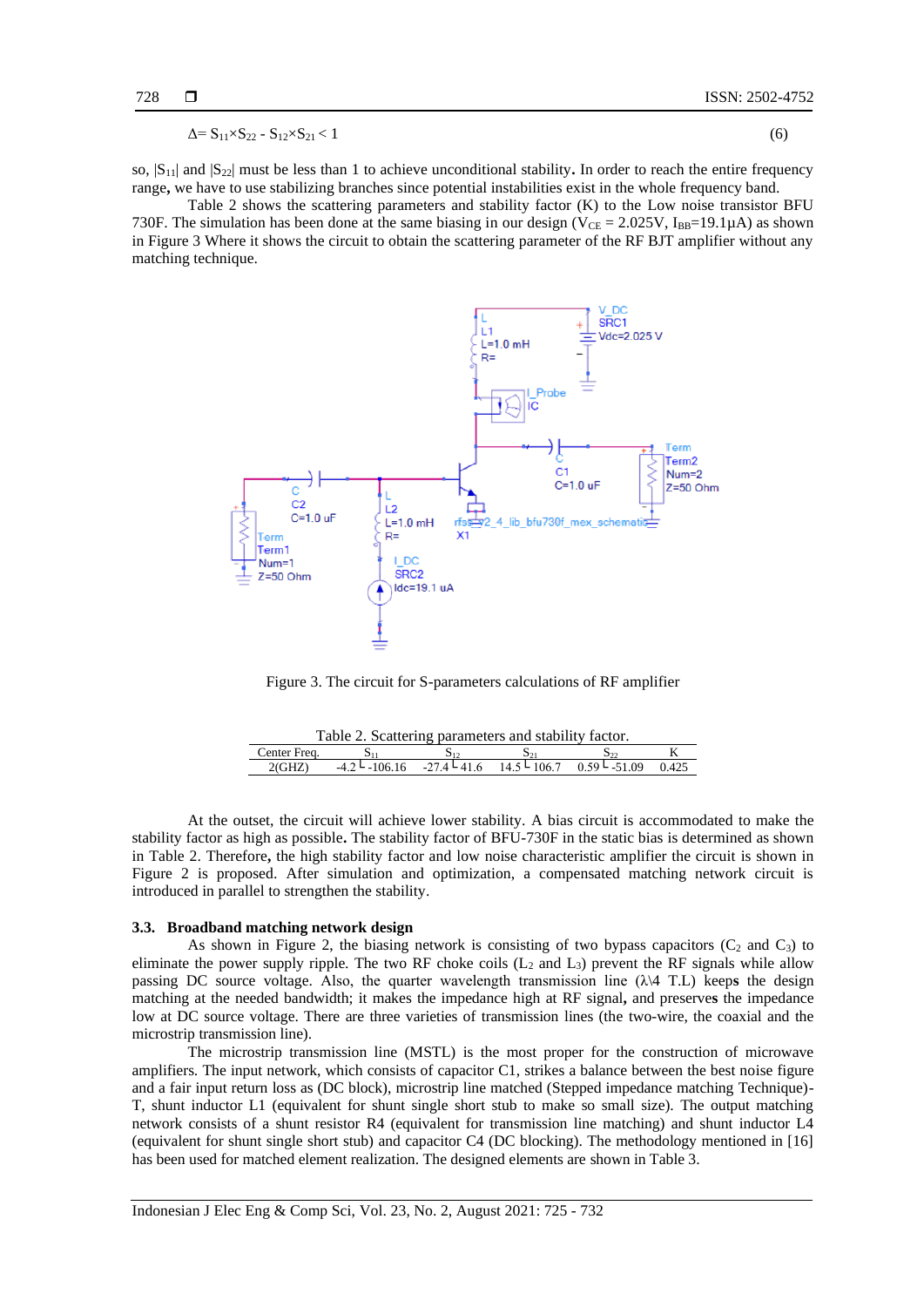| Table 3. Transmission lines, and lumped components Values |                    |                    |                    |                                    |                    |                        |                  |                   |             |
|-----------------------------------------------------------|--------------------|--------------------|--------------------|------------------------------------|--------------------|------------------------|------------------|-------------------|-------------|
| Symbols                                                   | $W_1, L_1$ (mm)    | $W_2$ , $L_2$ (mm) | $W_3$ , $L_3$ (mm) | $W_4$ , $L_4$ (mm)                 | $W_5$ , $L_5$ (mm) | $W_6$ , $L_6$ (mm)     | La               |                   | $R_2$       |
| Values                                                    | 0.962, 3.14        | 0.83, 3.35         | 0.55, 2.16         | 0.55, 3.67                         | 0.83, 2.52         | 0.55, 1.72             | $7\,\mathrm{nH}$ | 68pF              | $10 \Omega$ |
| Symbols                                                   | $W_7$ , $L_7$ (mm) | $W_8$ , $L_8$ (mm) | $W_9 L_9$ (mm)     | $W_{10}$ , $L_{10}$ (mm) DC source |                    | R.                     | Cı               | $C_{3}$           |             |
| Values                                                    | 0.83, 2.52         | 0.55, 1.11         | 0.55, 3.35         | 0.55, 3.14                         | 2.2V               | $70\,\mathrm{K}\Omega$ | l pF             | $0.5$ pF          |             |
| Symbols                                                   | R <sub>2</sub>     | R,                 | $R_4$              |                                    | ⊷                  | Lз                     | Ċ1               | $C_4$             |             |
| Values                                                    | 10 Ω               | $20 \Omega$        | $20 \Omega$        | 7nH                                | $3.3 \text{ nH}$   | 8 nH                   | pF               | 2.4 <sub>pf</sub> |             |

Table 3. Transmission lines, and lumped components Values

#### **3.4. LNA noise analysis**

Generally, in LNA noise circuit analysis, the input source is demonstrated as the parallel connection of an equivalent source admittance  $Y_s$  and the noise current  $i_s$ . The total noise donated by the two-port network is modeled as a noise voltage source  $\overline{e_n}$  and a noise current source  $\overline{t_n}$  as shown in Figure 4, assuming that the network is noiseless and linear**.**



Figure 4. Equivalent noise model

The definition of noise figure is expressed as in (7):

$$
NF = \frac{total\ output\ noise\ power}{output\ noise\ due\ to\ input\ source} \tag{7}
$$

in an electronic circuit, there are several forms of noise sources, including thermal noise, shot noise, and flicker noise. However, thermal noise and shot noise are the most powerful types of noise in the LNA circuits. The Thermal noise increases with increasing Temperature and Resistance as in (8):

$$
v_{rms}^2 = 4kTR\Delta f \tag{8}
$$

where *K* is Boltzmann constant, *R* is equivalent resistance and *T* is the temperature in kelvin. Additionally, shot noise occurs in microelectronic devices as a result of the inevitable spontaneous statistical variations in the electric current as charge carriers (such as electrons) traverse a junction. If electrons flow over a membrane, their arrival times are discrete. As stated previously, these discrete arrivals exhibit shot noise (9):

$$
i_{rms}^2 = 2qI\Delta f \tag{9}
$$

where  $(i<sub>rms</sub><sup>2</sup>)$  is the current shot noise generator, (q) is an electron charge elementary, ( $\Delta f$ ) is the the bandwidth i[n hertz](https://en.wikipedia.org/wiki/Hertz) at the considered noise is, and (I) is the DC following current.

#### **4. SIMULATION RESULTS**

The proposed LNA is designed according to a computer-based method. The scattering parameters are obtained by using the ADS [17] software for the NPN SIGE RF transistor BFU-730F device as shown in Figure 2**.** The designed elements values are given in Table 3. Where (W) is the transmission line Width and (L) is the transmission line length.

By notice, the manufacturer's passive element exhibits slightly different parasitical characteristics when optimised using the ADS method. The matching circuit for the input and the load network are both made of ideal microstrip transmission lines. For 3G/4G applications, the designed LNA proposed circuit has been simulated by using stepped impedance matching network technique and shunt short single stub technique to achieve high flatness gain of (17.8dB). Figure 5 demonstrates the variation of the gain (*S21*) and the input return loss  $(S_{II})$  over the proposed bandwidth from  $(1.7 \text{ GHz to } 2.3 \text{ GHz})$ .

*Design and implementation of a broad-band high gain low noise amplifier for … (Ahmed M. Abdelmonem)*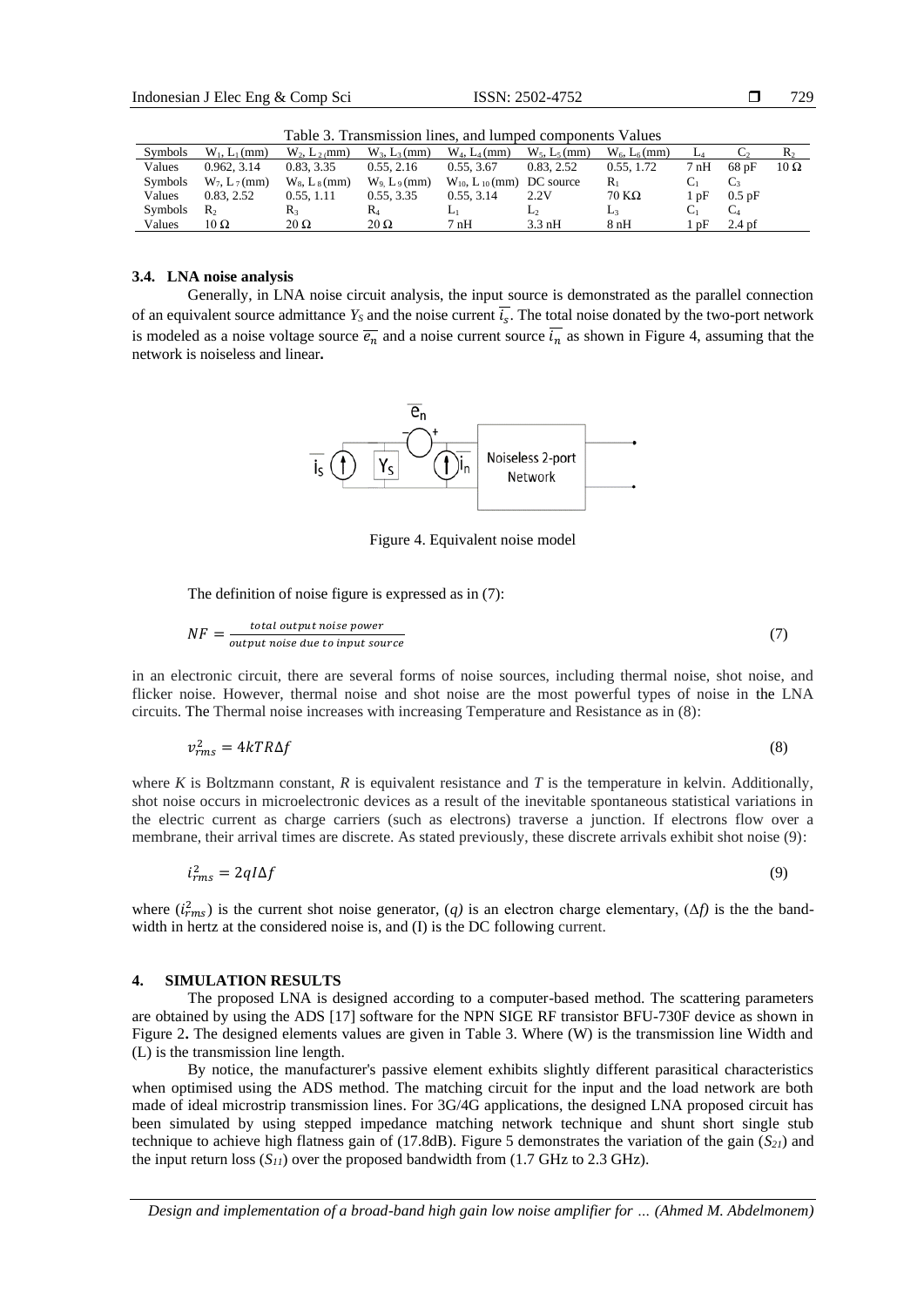As observed that the input return loss  $S_{11}$  varied between (-7) dB and (-11) dB and achieved a gain *S<sup>21</sup>* varied between 16.5 dB and 17.8 dB. Thus, these values indicate a good matching and high gain over the interesting bandwidth. Also, Figure 6 shows the NF achieved a good result (0.62dB - 0.69dB) over the LNA operating band 1.7GHz-2.3GHz. This value indicates that the amount of noise added to the overall system is very low.



Figure 5. The gain  $(S_{21})$  and the input return loss  $(S_{11})$ 

From Figure 7, it can be observed that the stability factor  $(K)$  is greater than 1 over the operating band. Thus, the conditions for unconditional stability are validated on the pass frequency band. Therefore, there is no risk to get oscillations.



Figure 6. Plot of the noise figure versus frequency Figure 7. Plot of the stability factor (K) versus frequency

#### **5. EXPERIMENTAL RESULTS**

Figure 8 shows the **l**ayout for the proposed LNA. Taking into account the peripheral's parasitic resistance, inductance, and capacitance in the box. The resistances of Murata's chip inductors, capacitors, and other companies' packages are sufficient in the simulation. The proposed broadband LNA is implemented using FR4 substrate material with a dielectric constant  $\varepsilon_r = 4.5$ , thickness (h) of 1.6 mm, and loss tangent *(tan* $\delta$  *= 0.025)*. The printed circuit board is a one-layer configuration, it has an overall size of about 3  $\chi$  2.6 cm² as shown in Figure 9.

The LNA measurements start with the quiescent current testing, then the S-parameters is measured using Vector Network Analyzer (VNA). The connections of the printed circuit board to the power supply and the network analyzer are shown in Figure 10. Figure 11 illustrates the values of the simulated gain (*S21*) which varied between 16.5 dB to 17.8 dB as well as the values of the simulated gain  $(S_{2l})$  which varied between 16.5 dB to 17.8 dB over the proposed band 1.7 GHz to 2.3 GHz and the measured gain (*S21*) which varied between 15.5 dB to 17.1 dB over the proposed band 1.7 GHz to 2.3 GHz.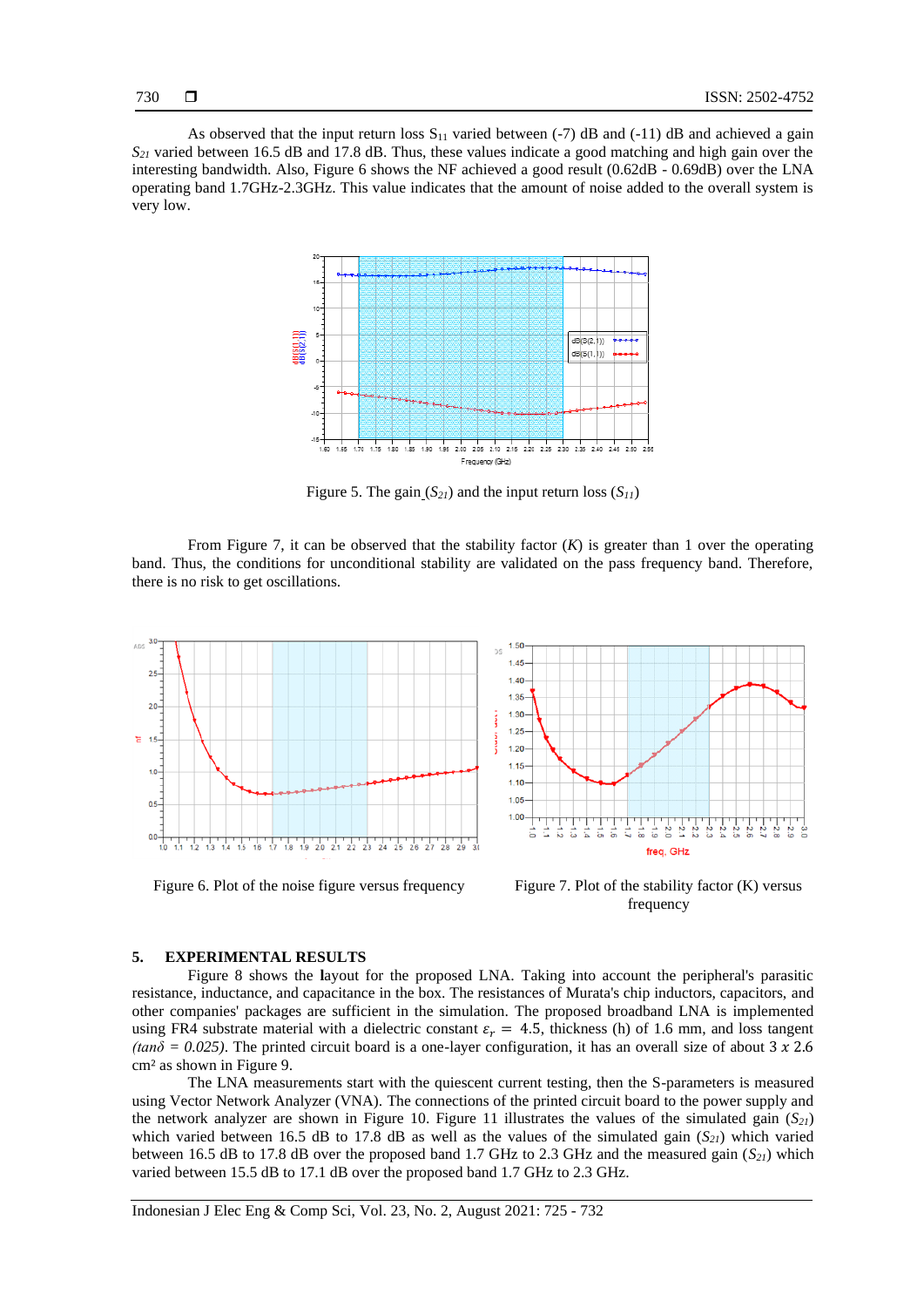

Figure 8. Layout of the proposed LNA Figure 9. The PCB of the broadband LNA

731

The measurement shows that there is no difference between the values of simulated gain and measured gain at the center frequency (2 GHz), but over the broadband, it almost less than 1dB. Any slight inequality between simulated and measured outcomes is due to the standard manufacture defects and the copper surface unevenness [18].



Measured Re  $236$  2.40 2.45 2.50 2.05 2.10 2.15 2.20  $+75$  $145$  $2.26$ cy (GHz

Figure 10. The measurements setup for the LNA circuit

Figure 11. Measured and simulated results of the proposed LNA

Table 4 shows comparability between the suggested broadband LNA and other previously developed LNA circuits. The comparison shows that the suggested broadband LNA circuit achieved the lowest noise figure in addition to the leverage of the gain, small size, with relatively better return loss.

| Table 4. Previous Work Comparison |                      |                 |               |               |           |  |  |
|-----------------------------------|----------------------|-----------------|---------------|---------------|-----------|--|--|
| Ref.                              | Technology           | Frequency (GHz) | $NF$ (dB)     | Gain(dB)      | Cost      |  |  |
| This Work                         | <b>BFU-730F SIGE</b> | $1.7 - 2.3$     | $0.62 - 0.69$ | $16.5 - 17.8$ | Low       |  |  |
| [19]                              | <b>SIGE Bipolar</b>  | 1.8             | 1.3           | 17            | High      |  |  |
| [20]                              | AT-41410 Si-BJT      | $1.75 - 2.15$   | N/A           | $10 - 11.8$   | Moderated |  |  |
| [21]                              | ATF-54143            | 2.3             | 0.46          | 13.8          | Moderated |  |  |
| [22]                              | PHEMT ATF-54143      | $0.5$ to 6      | 3.5           | 18            | Moderated |  |  |
| [23]                              | <b>BFP720</b>        | 2.3             | 1.15          | 34            | Moderated |  |  |
| [24]                              | <b>SIGE HBT</b>      | $1.6 - 2.4$     | 1.5           | 18            | Moderated |  |  |
| [25]                              | <b>SIGE HBT</b>      | $1 - 2$         |               | 13            | Moderated |  |  |

#### **6. CONCLUSIONS**

With the assist of the Advanced Design System (ADS) and the compensated matching network and broadband matching theory, a LNA has been designed by steadily optimization and correcting the circuit parameters. The design was sufficed the electromagnetic (EM) simulation and the design result proved that the proposed broadband LNA has succeeded in a gain up 16.5dB, the flatness gain down ±0.7dB, NF under 0.69 dB. The circuit is designed and assembled on FR4 substrate material to reduce the LNA price where it can be extensively used in (3G/4G) communication systems. The proposed circuit was implemented by using microstrip and the measured parameters are matched with the simulation results.

*Design and implementation of a broad-band high gain low noise amplifier for … (Ahmed M. Abdelmonem)*